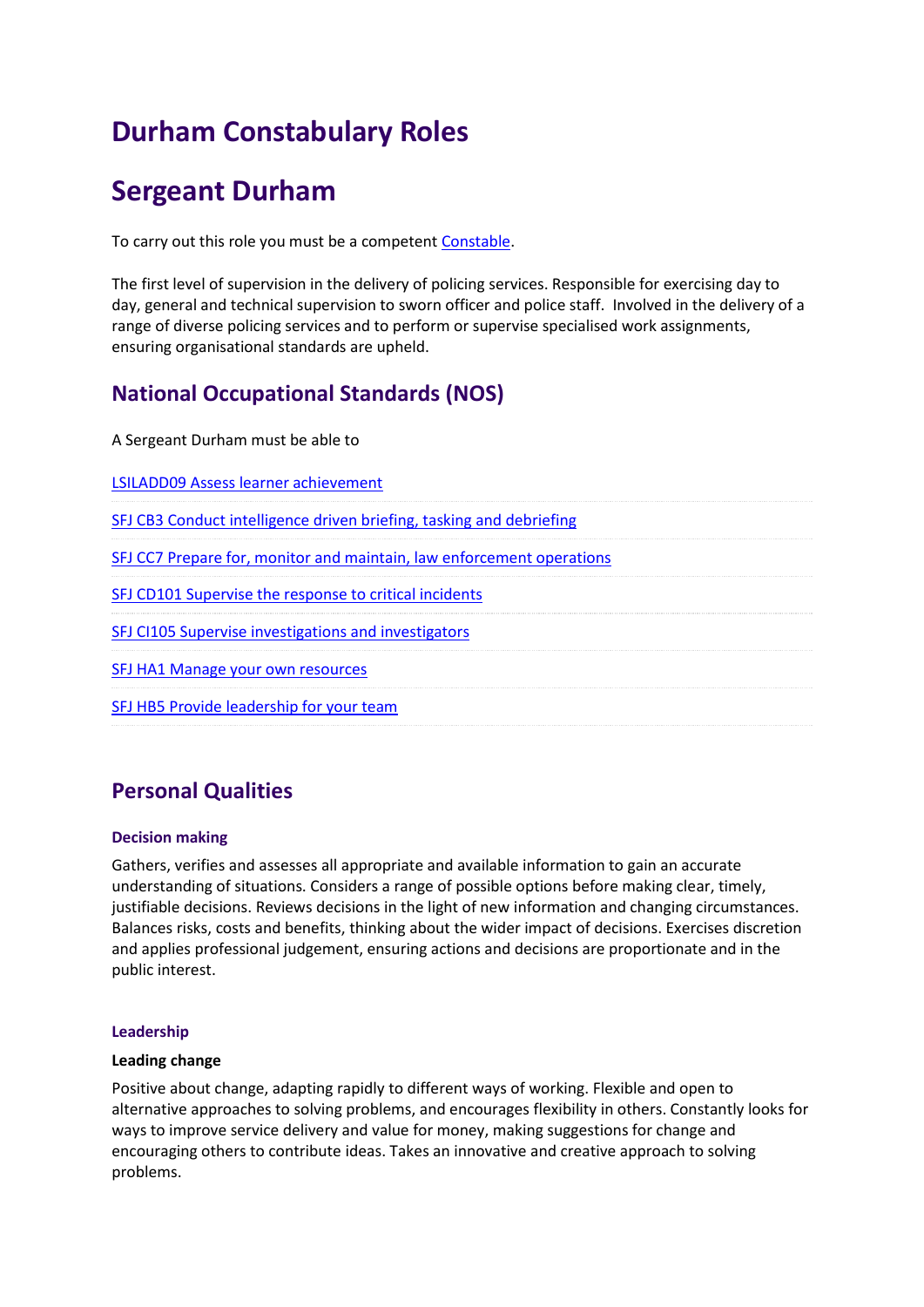#### **Leading people**

Inspires team members to meet challenging goals, providing direction and stating expectations clearly. Acknowledges the achievements of individuals and teams by recognising and rewarding good work. Recognises when people are becoming demotivated and provides encouragement and support. Gives honest and constructive feedback to help people understand their strengths and weaknesses. Coaches and guides team members, identifying and addressing areas for development.

#### **Managing performance**

Understands the organisation's objectives and priorities, and how own work fits into these. Plans and organises tasks effectively to maintain and improve performance. Sets clear objectives and outcomes. Manages multiple priorities, thinking things through in advance, balancing resources and coordinating activity to complete tasks within deadlines. Knows the strengths of team members, delegating appropriately and balancing workloads across the team. Monitors delivery to ensure tasks have been completed to the right standard, and tackles poor performance effectively.

#### **Professionalism**

Acts with integrity, in line with the values and ethical standards of the Police Service. Takes ownership for resolving problems, demonstrating courage and resilience in dealing with difficult and potentially volatile situations. Acts on own initiative to address issues, showing a strong work ethic and demonstrating extra effort when required. Upholds professional standards, acting as a role model to others and challenging unprofessional conduct or discriminatory behaviour. Asks for and acts on feedback, learning from experience and continuing to develop own professional skills and knowledge. Remains calm and professional under pressure, defusing conflict and being prepared to step forward and take control when required.

#### **Public service**

Demonstrates a real belief in public service, focusing on what matters to the public and will best serve their interests. Understands the expectations, changing needs and concerns of different communities, and strives to address them. Builds public confidence by talking with people in local communities to explore their viewpoints and break down barriers between them and the police. Understands the impact and benefits of policing for different communities, and identifies the best way to deliver services to them. Develops partnerships with other agencies to deliver the best possible overall service to the public.

#### **Working with others**

Works co-operatively with others to get things done, willingly giving help and support to colleagues. Is approachable, developing positive working relationships and a good team spirit. Explains things well, ensuring instructions are understood and talks to people using language they understand. Listens carefully and asks questions to clarify understanding, expressing own views positively and constructively. Persuades people by stressing the benefits of a particular approach, keeping them informed of progress and managing their expectations. Is courteous, polite and considerate, showing empathy and compassion. Deals with people as individuals and addresses their specific needs and concerns. Treats people with respect and dignity, dealing with them fairly and without prejudice regardless of their background or circumstances.